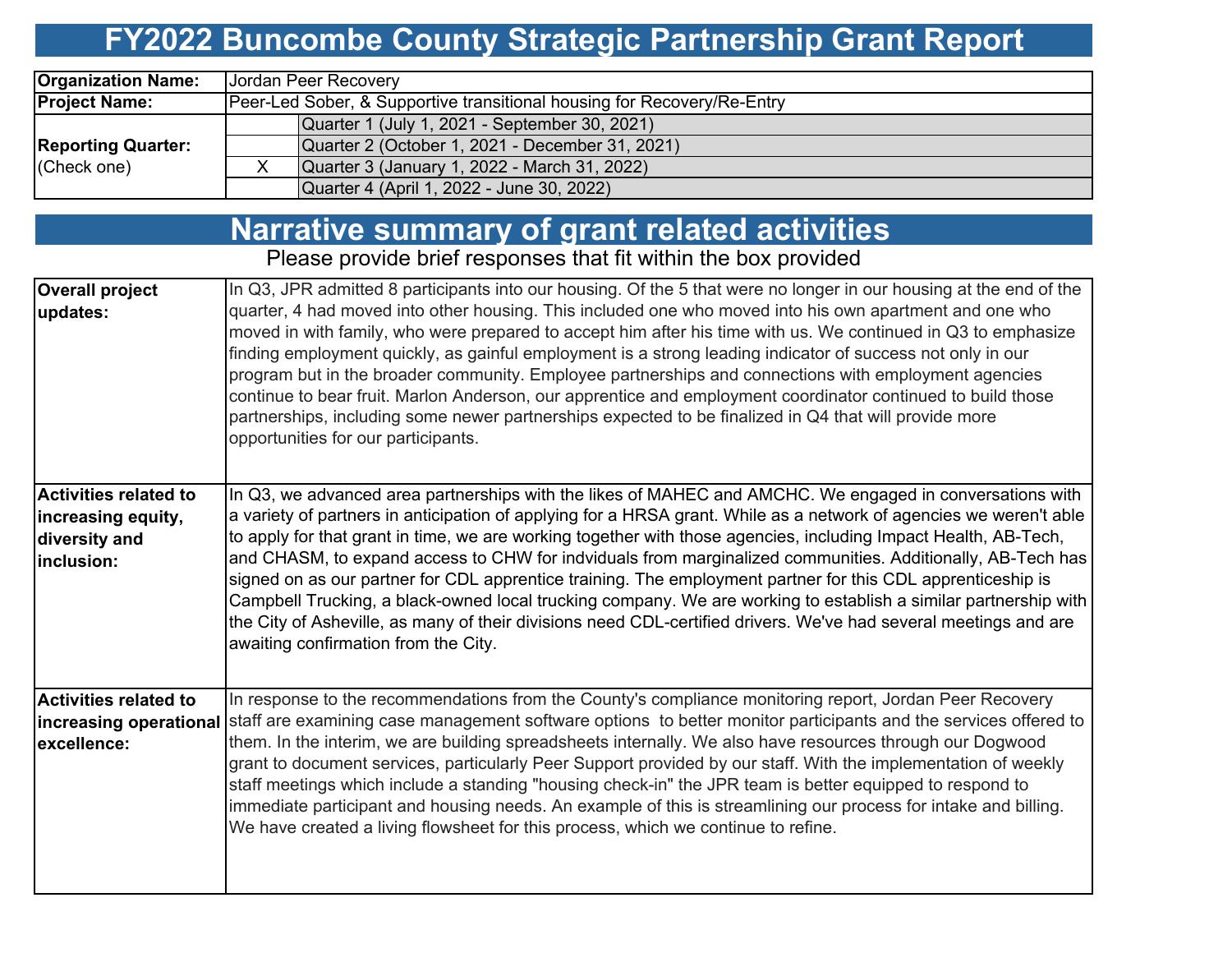## **FY2022 Buncombe County Strategic Partnership Grant Report**

| <b>Organization Name:</b> | Jordan Peer Recovery                                                    |  |  |  |  |  |  |  |
|---------------------------|-------------------------------------------------------------------------|--|--|--|--|--|--|--|
| <b>Project Name:</b>      | Peer-Led Sober, & Supportive transitional housing for Recovery/Re-Entry |  |  |  |  |  |  |  |
|                           | Quarter 1 (July 1, 2021 - September 30, 2021)                           |  |  |  |  |  |  |  |
| <b>Reporting Quarter:</b> | Quarter 2 (October 1, 2021 - December 31, 2021)                         |  |  |  |  |  |  |  |
| (Check one)               | Quarter 3 (January 1, 2022 - March 31, 2022)                            |  |  |  |  |  |  |  |
|                           | Quarter 4 (April 1, 2022 - June 30, 2022)                               |  |  |  |  |  |  |  |

### **Progress toward annual goals**

|                                                                                 |                    | Please only include new data for the specific quarter |                  |                  |                  |                 |
|---------------------------------------------------------------------------------|--------------------|-------------------------------------------------------|------------------|------------------|------------------|-----------------|
| <b>Measure</b>                                                                  | <b>Annual Goal</b> | <b>Quarter 1</b>                                      | <b>Quarter 2</b> | <b>Quarter 3</b> | <b>Quarter 4</b> | <b>Progress</b> |
| Number of weeks of housing provided for<br>clients                              | 52                 | 13                                                    | 13               | 13               |                  | 39              |
| Percent of clients employed full time                                           | 80%                | 100%                                                  | 100%             | 87%              |                  | 96%             |
| Percent of clients still housed at Victory<br>House or moved into other housing | 80%                | 100%                                                  | 100%             | 87%              |                  | 96%             |
|                                                                                 |                    |                                                       |                  |                  |                  | 0               |
|                                                                                 |                    |                                                       |                  |                  |                  |                 |

#### **Comments:**

Of the 8 men we admitted into Jordan Peer Recovery housing in Q3, 3 remained in our housing at the end of the quarter. 4 men moved out of our housing and into their own housing.